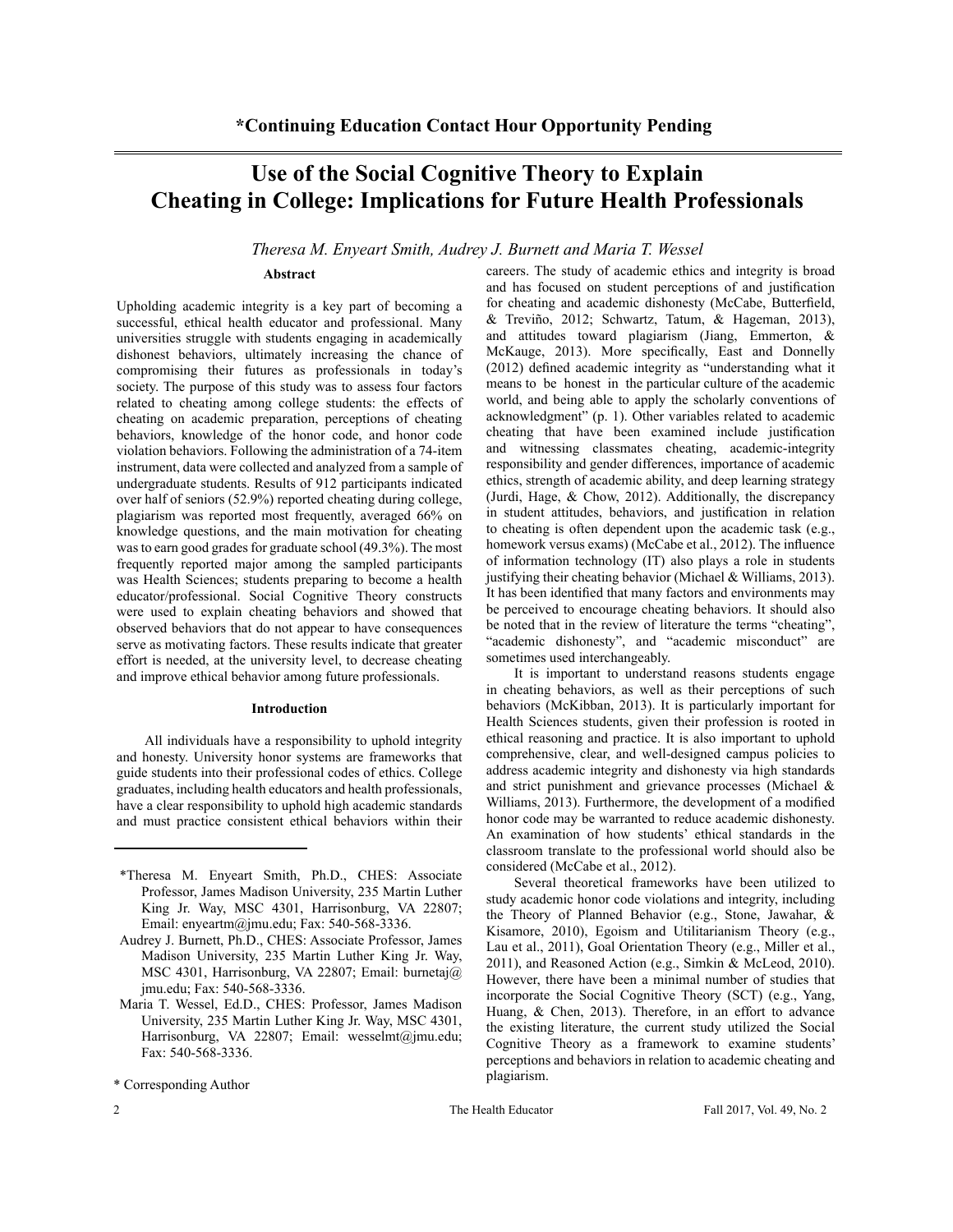The current study is a follow-up to a pilot study that utilized focus groups with upperclass Health Sciences students. The focus group questions provided a baseline for question development to ensure the clarity of survey items in the current study. The current study's sample population was derived from surveying the entire campus' student body to produce more generalizable results and to investigate behaviors among Health Sciences students.

The purpose of this study was to assess four main factors possibly correlating with honor code violations among college students. The factors included identifying cheating behaviors among the student sample, student perceptions of what constitutes cheating, themes/reasons provided by the student sample for cheating, and knowledge of the university's Honor Code on behaviors related to academic integrity, specifically, honor code violations. An understanding of the four main factors is warranted; particularly in relation to how one's cheating behaviors in college often translate to professional conduct in the real world. Ethical behavior and personal integrity are important characteristics to possess as leaders in today's dynamic health care field when addressing various ethical dilemmas.

#### **Methodology**

The current study consisted of an undergraduate student sample. Male and female students were equally requested to participate in the study. The age of the students was 17 and older.

Following IRB approval, the 74-item survey was sent to the entire undergraduate student population using the bulk e-mail system. As an incentive to participate, each student who participated was entered into a drawing for one of five \$20 gift cards. The administration and availability of the online survey occurred over a two-week period. Statistical analyses were conducted following this two-week period.

## **Instrumentation**

The survey used for the current study was developed to assess students' attitudes about what constitutes cheating, knowledge of the University Honor Code, personal cheating behavior, likelihood of reporting cheating behavior, and demographic information. Survey items used to assess what constitutes cheating included 28 statements in which respondents were directed to provide their opinion of whether the statement was cheating using a Likert scale. This section of the survey was revised from Colnerud and Rosander (2009), which covered 23 situations or scenarios. Colnerud and Rosander (2009) conducted factor analyses and the 23 scenarios had high internal consistency. The five additional items resulted from the information obtained in focus groups, which were conducted to guide the current study. Items used to assess students' knowledge of the University Honor Code included five multiple-choice questions and 16 true-false questions. These questions were developed in alignment with the University Honor Code test that all incoming students must take, which measures knowledge about the content of the current university's Honor Code and Honor Council procedures.

Also included were seven multiple response or openended items used to assess personal cheating behaviors, cheating behaviors witnessed, and motivations to cheat. To determine the likelihood of reporting cheating behavior, respondents reported their answers using a Likert scale. Finally, demographic items included gender, major, pre-professional preparation, academic level, age, membership in the Honor Council, plans after graduation, and current GPA.

Construct and face validity were determined via review of the items among four colleagues within the field. Four health professionals reviewed the survey to determine that major constructs were addressed and questions were comprehensive and clear for the purposes of the study.

#### **Data Analysis**

SPSS, version 23, was used to assess variables. Descriptive statistics included means, modes, medians, types of cheating behaviors, perceptions of cheating behaviors, observed cheating behaviors, characteristics of those who report cheating behavior, honor code system knowledge, and honor code violations. The results provided a baseline of the factors previously listed to determine current behaviors, perceptions, and knowledge of the student participants to assist with identifying where needs for improvement exist in the current Honor Code system.

Anonymity was achieved within this study, as students were not asked to provide any identifying information, such as a name or student identification number. To further maintain anonymity, students were directed to a separate link, not associated with their responses, to collect their name and e-mail information, which was used to enter the drawing for a gift card.

## **Results**

The following are the results of participants' responses to the survey. They illustrate a profile of the participants and their knowledge, attitudes, and behaviors related to cheating.

#### **Demographics**

The participant sample for the current study included 912 undergraduate students, with ages ranging from 17 to 45, enrolled, at the time of the study, at a public co-educational university with a total student population of approximately 21,000; a majority of whom are undergraduate. The university is located in the mid-Atlantic region (see Table 1). In addition, the greatest proportion of respondents reporting their academic status were juniors (30.5%), and a majority reported either planning to work (40.0%) or attend graduate school (43.5%) after they graduate from the institution. Although student majors consisted of various majors offered by the university, the greatest proportion of students were categorized as a Health Sciences major (15.2%). The male to female ratio for the current study was 21.6% to 78.4%, which contains a higher female representation compared to the university male to female ratio of 40% to 60%.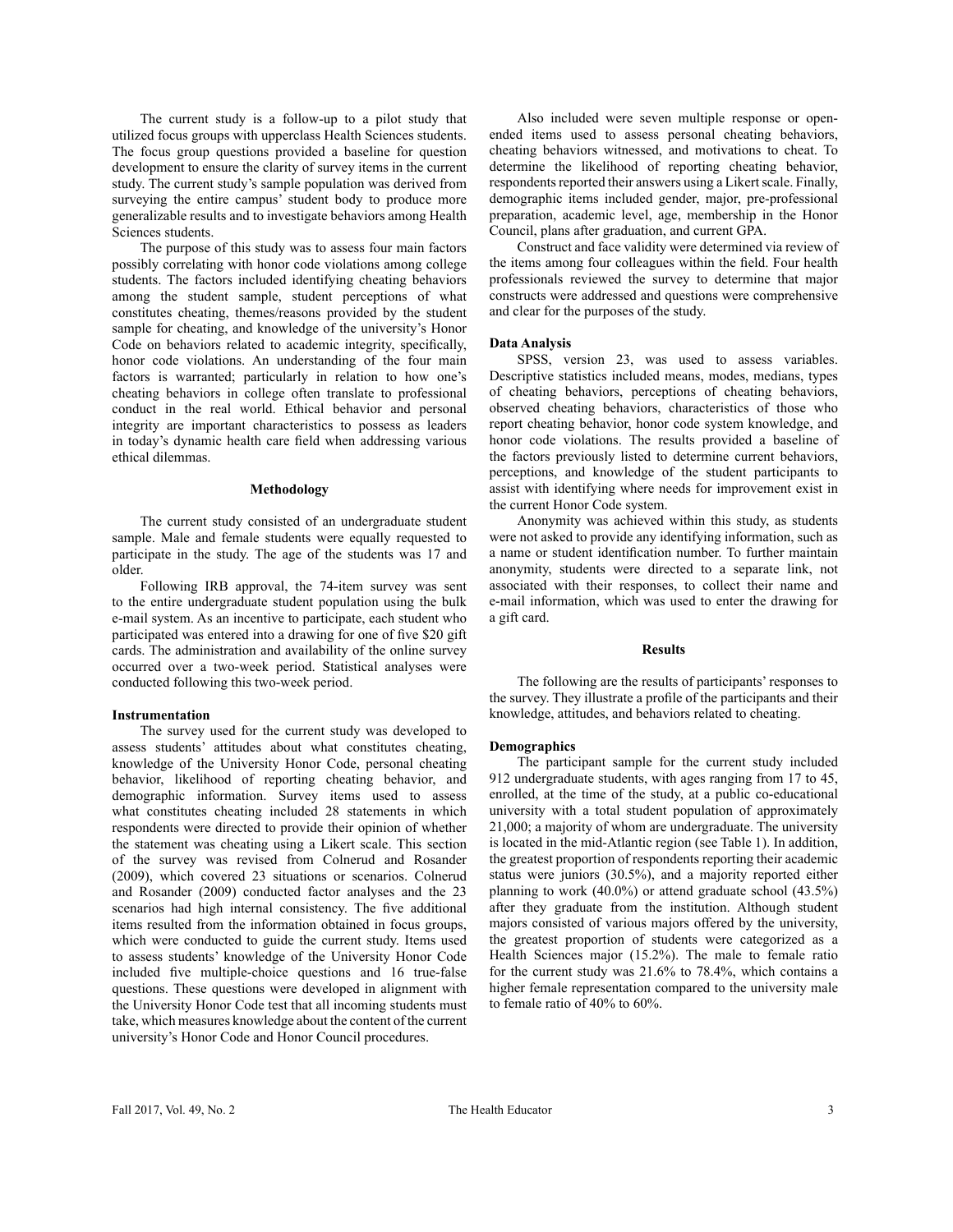Table 1.

*Participant Demographics*

| <b>Variables</b>                   | $N$ (Percent)                |
|------------------------------------|------------------------------|
| Gender                             |                              |
|                                    |                              |
| Male                               | 164 $(21.6\%)$               |
| Female                             | 594 (78.4%)                  |
| Academic Level                     |                              |
|                                    |                              |
| Freshman<br>Sophomore              | $167(22.0\%)$<br>170 (22.4%) |
| Junior                             | 231 (30.5%)                  |
| Senior                             | 189 (24.9%)                  |
| Top 10 Academic Majors Represented |                              |
| <b>Health Sciences</b>             | $115(15.2\%)$                |
| Psychology                         | 55 (7.3%)                    |
| <b>Biology</b>                     | 50 $(6.6\%)$                 |
| Nursing                            | 42 (5.5%)                    |
| <b>IDLS</b>                        | 30 $(4.0\%)$                 |
| Double Major                       | 29 (3.8%)                    |
| Accounting                         | 24 (3.2%)                    |
| Undecided                          | $21(2.8\%)$                  |
| Media & Arts Design                | $20(2.6\%)$                  |
| English                            | $20(2.6\%)$                  |
| Member of University Honor Council |                              |
| Yes                                | $8(1.1\%)$                   |
| No                                 | 750 (98.9%)                  |

## **Attitudes about Cheating Situations**

Students reported on 28 activities that they perceived as constituting cheating. The most salient of the activities to which students responded a resounding 'yes, definitely' included items, such as turning in someone else's work (93.4%), purchasing papers (92.8%), copying test information on electronic devices to show to others (90.4%), and leaving notes for others (90.2%) (see Table 2).

Several situations were more challenging for students to distinguish as definitive cheating as defined by the Honor Code. These situations had significant distributions between 'yes, definitely' and 'it may be cheating,' respectively. These items included cooperating with others on individual assignments (51%; 27%), doing what you know is wrong (49%; 25.3%), not correctly referencing works (45.2%; 34.2%), and not intervening when another cheats or plagiarizes (33.9%; 24%). Only one situation was rated by the majority as 'no definitely not' cheating, which was getting feedback from a friend on work to be submitted (61.8%).

Several items resulted in a range of ratings from 'it may be cheating,' to 'undecided,' to 'it may not be cheating,' respectively, making it difficult to clearly classify the situation as definitive cheating or not. These situations included summarizing course information for each other instead of reading it (25.5%; 18.1%; 19.6%), referring to material without having read the original text (19.1%; 31.6%; 21.9%), self-plagiarism (18.5%; 18.4%; 21.6%), and leaving study notes for others (18.3%; 13.5%; 15.8%).

## **Knowledge of the University Honor Code**

Students responded to questions about their knowledge of the honor code violations, penalties, and procedures. The mean knowledge score of correct responses was 66.08%. Correct and incorrect responses were similar across all academic levels. When asked about who serves on the Honor Council, a majority (82.7%) correctly indicated both faculty and students. When asked to identify penalties for first-time Honor Code violations, only 26.6% answered correctly. Participants were also asked to indicate when a student may be assigned to attend an ethical decision-making and goal-setting workshop as a penalty; only 36.5% answered correctly. Regarding knowledge of Honor Council Hearing Board procedures, 78.1% of students correctly identified academic advisors would not be a member of a hearing board.

A total of 16 additional true-false items pertaining to the University Honor Code were included. An overwhelming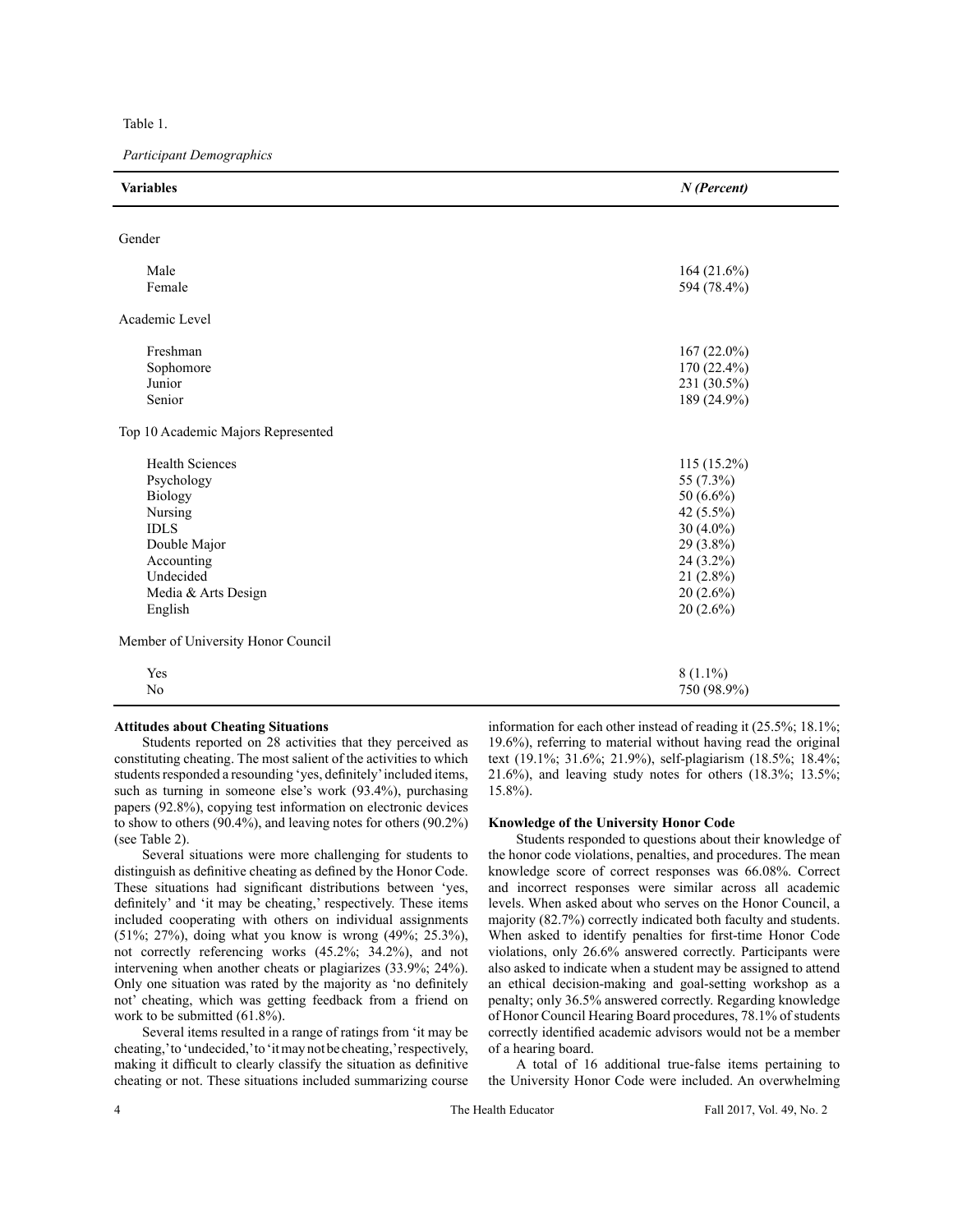## Table 2.

*Most Commonly Reported Accurate, Inaccurate, and Indecisive Perceptions of Cheating*

| <b>Variables</b>                                                                                                                                                                                                                                                                                                                                          | Percent                                   |  |
|-----------------------------------------------------------------------------------------------------------------------------------------------------------------------------------------------------------------------------------------------------------------------------------------------------------------------------------------------------------|-------------------------------------------|--|
| Accurate                                                                                                                                                                                                                                                                                                                                                  |                                           |  |
| Hand in someone else's paper with your name on it<br>Purchase/download a paper and hand it in with your name on it<br>Copying test information with a phone/other device to show others<br>Hand in, with a friend's permission, his/her paper with your name on it<br>Leave a note with exam solutions in a restroom, to help a friend                    | 93.4%<br>92.8%<br>90.5%<br>90.4%<br>90.2% |  |
| Inaccurate                                                                                                                                                                                                                                                                                                                                                |                                           |  |
| Re-use your text from previous papers, without referring to yourself<br>Refer to a book/article without having to read the original text<br>Leaving study notes for others<br>Help a friend by doing his/her homework<br>Using notes that were found                                                                                                      | 25.2%<br>16.2%<br>13.2%<br>13.1%<br>10.7% |  |
| Indecisive                                                                                                                                                                                                                                                                                                                                                |                                           |  |
| Refer to a book/article without having to read the original text<br>Summarize course literature for each other instead of each person reading<br>Leave out results which are not in line with main results<br>Re-use your text from previous papers, without referring to yourself<br>Do the bare minimum in a group project and let others do a lot more | 72.6%<br>67.4%<br>60.5%<br>58.5%<br>56.5% |  |

majority of students (>90%) correctly identified statements related to violations and roles and responsibilities. These items included making up reasons to avoid taking an exam, faculty and staff responsibilities with the Honor Code process, and professors' options regarding consequences for Honor Code violations. Other statements a majority of participants answered correctly included items related to who can report Honor Code violations, the appeal process, and the specific list of Honor Code violations.

In terms of questions pertaining to Honor Council hearings and penalties, students overwhelmingly answered correctly items about the right to appeal (96.5%) and unresolved Honor Code violations as a barrier to graduation (94.3%). Students incorrectly answered items related to decisions on open or closed hearings (82.4%) and the timing of convening hearing boards (80.9%).

## **Cheating Behaviors of Participants**

Cheating behaviors were assessed to determine frequency of cheating, consequences, and motivations to cheat. Of those who responded to the items asking if they had ever cheated in college, most students (62.8%) reported they have never cheated. An aggregate of 29.1% reported cheating one to four times. Having cheated five to nine times was reported by 5.0% of the participants who reported having ever cheated in college. A low percentage of the sample (3.1%) reported cheating repeatedly, 10 or more times (see Table 3).

In response to the question about the consequences of cheating, 90.67% of students who reported cheating stated that nothing happened/they were not caught, and 6.67% stated they had a grade penalty. When asked about any consequences of cheating behavior that was witnessed, most students stated that they did not know or remember the consequence (53.6%) or that the observed student did not face a consequence (33.1%).

Motivations to cheat were reported by those who admitted to cheating (see Table 4). Students could check all responses that applied, and among the 300 students who reported cheating, 49.33% said they felt pressure to get good grades to get into graduate school, 29.67% said other students were doing it and not getting caught, and 12.0% said the teacher didn't do anything to prevent it. In addition, a total of 22.67% stated "other reasons," which may be reflected in students' comments, such as "helping someone out," "I didn't think I was cheating at the time," "procrastinated or overwhelmed," "the teacher was unfair," "the assignment was complicated," "the test was unfair/hard," and "money," which may refer to payment to complete an assignment for someone else or a completed assignment purchased online.

When students were asked what they thought motivated others to cheat (also a multiple response question), 77.5% reported that students were unprepared for an assignment or test, 75.0% stated students felt pressure to get good grades to get into graduate school, and 50.8% felt it would lead to good grades and they would be more successful in their career. Motivations to cheat related to opportunity were also mentioned. Specifically, 50.1% stated technology makes it easier, and 52.6% said the opportunity presented itself (e.g., the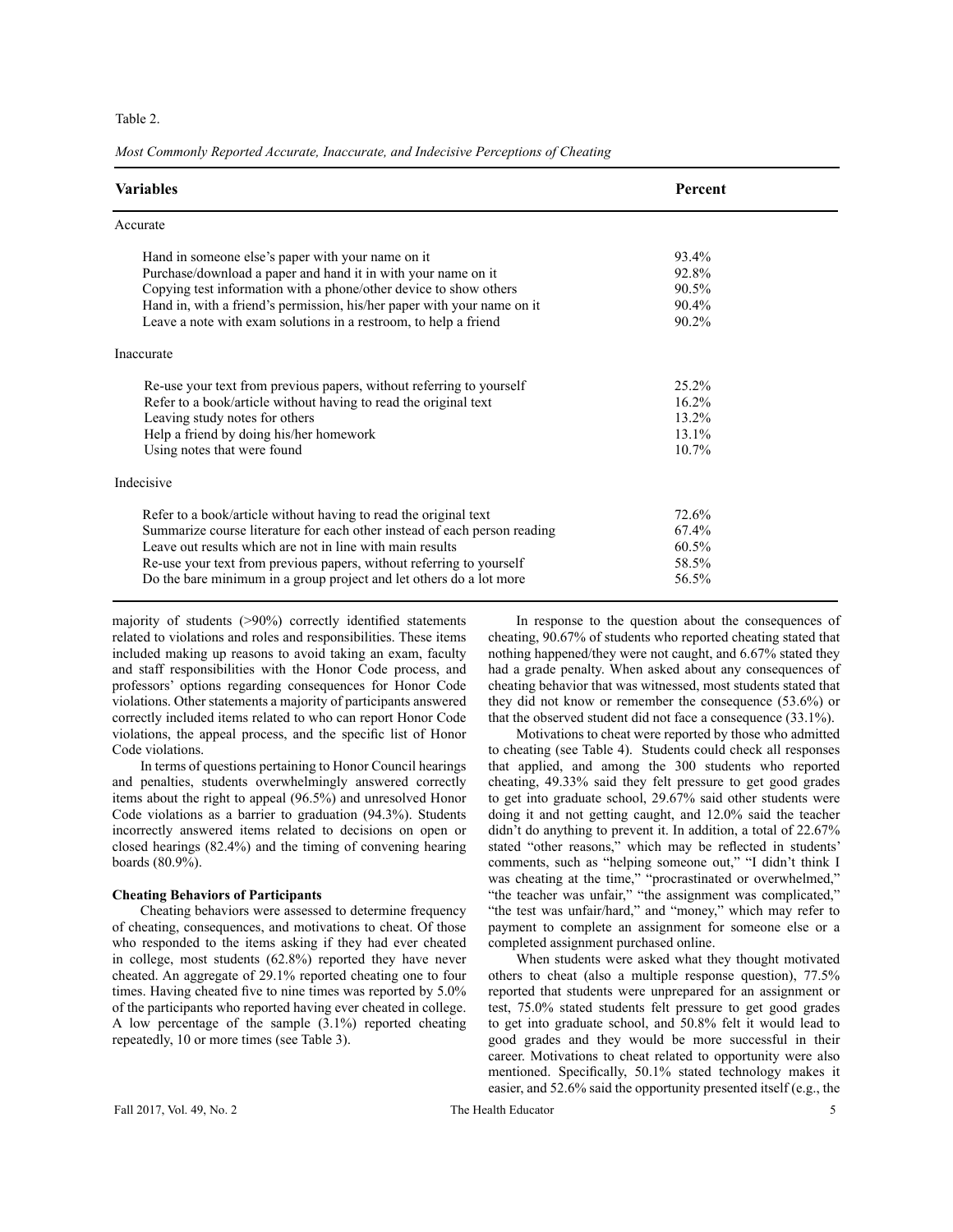Table 3.

| <b>Variables</b>         | $\boldsymbol{N}$ | Percent |
|--------------------------|------------------|---------|
| Yes, 10 or more times    | 25               | 3.1%    |
| Yes, between 5-9 times   | 40               | $5.0\%$ |
| Yes, between 2-4 times   | 130              | 16.1%   |
| Yes, one time            | 105              | 13.0%   |
| No, I have never cheated | 507              | 62.8%   |

teacher left the room or the material was available to view for a test). Other motivators mentioned were that the teacher did not do anything to prevent cheating (31.4%), and students thought that cheating was reinforced by others cheating and not getting caught or punished (57.5%) (see Table 4).

#### **Likelihood of Reporting Cheating Behavior**

Students reported they have witnessed their peers using technology to cheat, such as using apps, texting, and using a second device when they were limited to completing their work with a lockdown browser, which prohibits opening the browser to search other sites. Students also reported they have seen their peers copying from others, using notes or other materials, talking during tests, lying on reports, and using inaccurate references or omitting references. In addition to what cheating situations students reported they had witnessed, their likelihood of reporting specific observed cheating situations was assessed using a five-point Likert scale, with responses ranging from "Yes, I would definitely report" to "No, I would definitely not report." Eight behaviors that are Honor Code violations were listed, and responses to each behavior were fairly evenly distributed across the range of responses, indicating students are reluctant to report the cheating behavior of their peers. Interestingly, the behavior that had the highest percentage (56.9%) of students who said they would definitely or possibly report was when other students did not do their fair share of the work in group projects, compared to plagiarism (39.6%) or working with someone else on an individual assignment (32.6%). However, almost half (49.8%) said they would definitely or possibly report if they saw someone cheat.

#### **Discussion**

The results of this study may be generalized to other undergraduate university student populations with similar demographics, including gender, major, and year in school. It also may be generalized to other undergraduate university student populations as most, or all, schools have Honor Codes, Codes of Ethics, or Student Codes of Conduct. Students with a wide variety of majors responded to the survey; however, the results do not reflect equal proportions of majors on the current campus. This study illustrates phase two of a threephase ethics project. Phase one included focus groups with Health Sciences majors, which provided input for the survey

development for phase two. Phase two was designed to assess students' cheating attitudes and behaviors across majors with the desire to obtain any comparisons useful for professional preparation of Health Sciences students for phase three. Phase two did not provide the cross major comparisons desired, but rather provided general information on cheating attitudes and behaviors. Phase three, based on the framework of the Code of Ethics for the Health Education Profession, is planned to assess the development of professional ethics across academic levels. Phase three will particularly be guided by Article VI: Responsibility in Professional Preparation (Coalition of National Health Education Organizations, 2011). It is important to investigate cheating behaviors in the college environment as these shortcuts may perpetuate overtime when students become health professionals. The SCT has been used to demonstrate the environmental influences on behavioral decisions (i.e. cheating) and the continuation of behaviors.

The results related to students' perceptions of what constitutes cheating are similar to those reported by Colnerud and Rosander (2009), with most students identifying the same seven situations clearly as cheating or plagiarizing, with a majority of those items characterizing situations involving those items characterizing situations involving plagiarism of another's work. Also, similar to Colnerud and Rosander (2009), most students identified three items as not cheating, including looking at old exams to prepare for a test (without permission from the instructor), including a reference without having read the original text, and self-plagiarism. Interestingly, even with increased use of technology and a time gap of approximately eight years since the previous study and the current study, the quantitative assessment of what constitutes cheating is similar.

Students who reported cheating behaviors had varied attitudes about the acceptability of cheating, in general, and the justification for cheating on different academic tasks, such as homework, group work, or tests, and the use of technology to facilitate cheating (Michael & Williams, 2013). Some incidents may be explained by students lacking a clear understanding of the 'rules' of the assignment, such as being allowed to work with others or only work independently. Another explanation may be that respondents lacked knowledge of the university Honor Code, including specific examples of violations. Other explanations are that students do not properly cite sources in their work due to laziness or poor time management. It is likely that students are instructed on giving proper credit to others'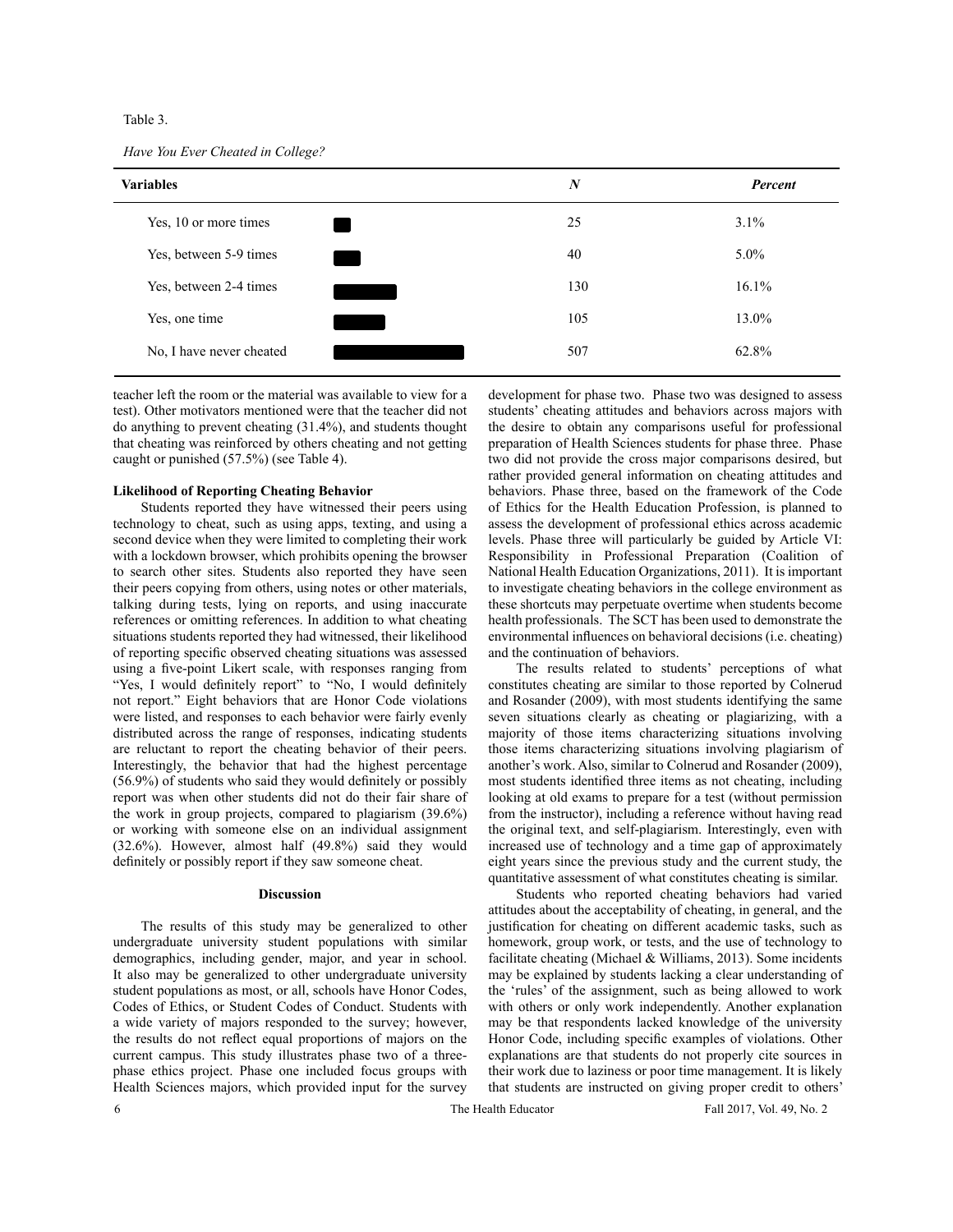Table 4.

*Self-Reported and Perceived Motivators for Cheating*

| <b>Variables</b>                                                                                                                                                                                                                                                                                                                                                                | N                                                   | <b>Percent</b>                                                      |
|---------------------------------------------------------------------------------------------------------------------------------------------------------------------------------------------------------------------------------------------------------------------------------------------------------------------------------------------------------------------------------|-----------------------------------------------------|---------------------------------------------------------------------|
| Self-Reported Motivators among Those Who Reported Cheating $(N = 300)$                                                                                                                                                                                                                                                                                                          |                                                     |                                                                     |
| (Multiple responses allowed)                                                                                                                                                                                                                                                                                                                                                    |                                                     |                                                                     |
| Felt pressure to get good grades to get into graduate school<br>Other students are doing it and not getting caught/punished<br>Other<br>Teacher does not do anything to prevent it.                                                                                                                                                                                             | 148<br>89<br>68<br>36                               | 49.33%<br>29.6%<br>22.67%<br>12.0%                                  |
| Perceived Motivators of Other Students ( $N = 912$ )                                                                                                                                                                                                                                                                                                                            |                                                     |                                                                     |
| (Multiple responses allowed)                                                                                                                                                                                                                                                                                                                                                    |                                                     |                                                                     |
| Unprepared for assignment/test<br>Felt pressure to get good grades to get into graduate school<br>Other students are doing it and not getting caught/punished<br>Teacher left the room / material available to view<br>Cheating will help get good grades and help for a successful career<br>Technology makes it easer<br>Teacher does not do anything to prevent it.<br>Other | 707<br>684<br>524<br>480<br>463<br>457<br>286<br>81 | 77.5%<br>75.0%<br>57.5%<br>52.6%<br>50.8%<br>50.1%<br>31.4%<br>8.9% |

work and not citing sources is clearly plagiarism – an Honor Code violation. Yet, plagiarism continues to be an ethical issue that professors deal with in student research and writing assignments.

When students identified what led them to cheat, the respondents rarely stated it was "their fault." Only when respondents admitted they procrastinated to get assignments completed by the deadlines, or they did not leave enough time to study for exams, did the reasons they cheated include a sense of personal responsibility. Not admitting personal responsibility for cheating may lessen a sense of guilt.

While the current university maintains a formal system of educating and testing incoming students on the university Honor Code, students' overall knowledge of the Honor Code is relatively low, and may actually weaken during the course of one's academic study. Therefore, rather than simply stating on course syllabi that the Honor Code applies to all assignments and assessments, a more effective means to remind students of the Honor Code may be to provide explicit examples relevant to the course. In addition, refresher online workshops or quizzes on policies, procedures, and academic ethics and moral reasoning throughout students' undergraduate study may be useful (McCabe et al., 2012). It may also be more important to determine what knowledge students should have about the Honor Code. For example, knowledge of what constitutes a Hearing Board may not restrict cheating, whereas knowledge of penalties pertaining to Honor Code violations may be a deterrent.

One of the tenets of many universities' (e.g., University of California – San Diego, Hamilton College) academic Honor Codes is to report peers who are cheating or suspected of cheating (Hamilton College, 2016; Hamlin, Barczyk, Powell, & Frost, 2013). Nevertheless, a student's knowledge of the Honor Code may either help or hinder reporting of cheating peers (Schwartz et al., 2013), depending on the student's expectations, self-efficacy, intrinsic motivation, empathy toward peers, personal moral code, or if he/she thinks the consequences bestowed to a peer are too punitive (Yang et al., 2013). For instance, if a student maintains the expectation that the Honor Code is effective in reprimanding cheating students, he/she may be more likely to report a cheating peer (Aasheim, Rutner, Li, & Williams, 2012; O'Neill, & Pfeiffer, 2012; Schwartz et al., 2013; Shurden, Santandreu, & Garlic, 2013). However, if the Honor Code penalties are viewed as too punitive, a student may decide not to report a cheating peer (Burrus, Jones, Sackley, & Walker, 2013).

An additional facet of reporting behavior regarding Honor Code violations is that not only are students reluctant to report, based on the current results, but faculty are also not reporting students who cheat, per anecdotal evidence. Faculty may view the system as too time-consuming or complicated, not wanting to get involved at all, or requiring too many procedures. Nevertheless, university Honor Codes have been found to be effective in deterring cheating behavior (McCabe et al., 2012; Schwartz et al., 2013).

## **Social Cognitive Theory Application**

One main notion from application of the SCT to the study is the reinforcement of the allowance of cheating due to no observed consequences. The current study indicated that a majority of participants who cheated at some point did not face a consequence associated with the behavior, which seems to reinforce and vindicate the behavior. When applying the SCT, if a behavior is learned vicariously with a perceived negative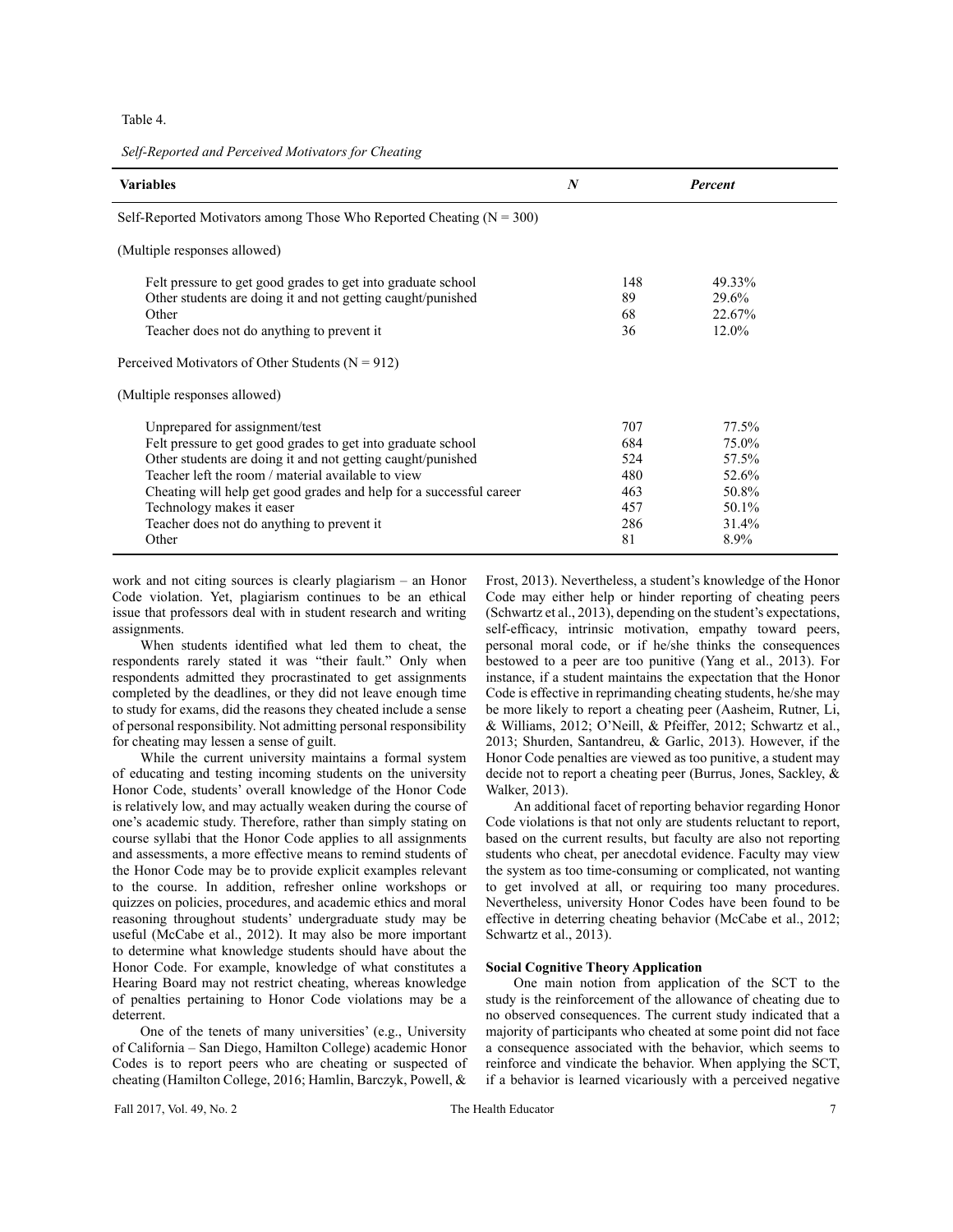consequence associated with it, then an individual is more likely to inhibit that behavior for him- or herself (Denler, Walters, & Benzon, 2014). However, positive reinforcement, which can simply include not having a negative consequence associated with the behavior, may encourage behaviors, whether they are positive or negative.

Reinforcement and vicarious learning are also factors identified to help to increase self-efficacy related to specific behaviors. Self-efficacy is a highly influential component to enhancing or inhibiting a behavior, as it is an individual's belief of successfully completing a task or behavior (Denler et al., 2014). Students' self-efficacy levels related to cheating may be increased, as the behavior is reinforced through the lack of having to personally face a consequence or seeing others cheat without facing a consequence. This increased level of selfefficacy may then create a greater ease to continue the negative behavior. Motivating factors identified in the study included teachers not taking action to prevent cheating in the classroom, and seeing or hearing about other students cheating without being caught or punished. These motivating factors may also ultimately enhance self-efficacy. Finally, outcome expectations and expectancies, which may help to explain some of the reported motivational factors related to perceptions of cheating among peers of the student respondents, were analyzed. Many students, including future health educators/professionals, have the expectation of attending postgraduate programs requiring strong grade point averages (GPA). Gaining entrance into the chosen graduate program may be key for the student to achieve their professional goals, therefore, a highly sought after step to achieve (outcome expectancy). Due to the perceived need to attain a high GPA to gain admittance into the program of choice (outcome expectation), a majority of all student respondents (both those who admitted cheating and those who did not cheat) indicated that they felt the pressure to earn good grades was a motivating factor to cheat. The outcome expectation of needing to earn a high GPA translated into a motivating factor for over half of the student respondents, who indicated that cheating would help them earn good grades, which would then help them reach their future professional academic and career goals.

## **Limitations**

Although the current study provided great insight into current behaviors of college students related to academic integrity, several limitations presented themselves throughout the process. The first limitation is the fact that the participants were self-selected and a campus-wide random sample was not used. As a result, a disproportionate number of females participated, limiting data analysis by gender. In addition, the subject matter was a sensitive topic, and some students may have chosen not to participate for that reason. Considering the length of the instrument used within the study and the sensitive nature of the information being assessed, some participants did not complete the total survey. A specific drop off point was not identified and students seemed to randomly choose to not complete certain questions.

The current study also relied on self-reported data associated with socially unacceptable behaviors related to academic integrity. While it was the aim to gain truthful responses from participants by gathering anonymous data, it is realistic to assume that not all student responses were accurate

and honest. If a student did not respond in truth, he or she may have responded in a manner considered to be expected behavior among students, or he or she may have felt that the truthful response may result in a consequence, such as an Honor Code violation. Inaccurate responses, or not accurately remembering past behaviors, may also skew the data toward positive behaviors. If this were the case, this could mean that a greater incidence of cheating behaviors may exist among the sample population, further enhancing the magnitude of the problem at hand.

## **Future Research**

The current study provided insight to college cheating and inspiration for future research for greater understanding and generalizability. Survey administration in targeted classes or use of a stratified random sample may be used to achieve a representative sample of majors and academic levels. This would also allow the identification of specific behaviors and motivating factors more common among each major, which could then be further analyzed and related to the future career path, including health educators and professionals. Analysis of cheating knowledge, attitudes, and behaviors by demographics, including major, gender, academic level, or GPA, may also provide more in-depth information. In addition, analyzing relationships, if any, between the variables, such as knowledge of the Honor Code and personal cheating behavior, reporting others' cheating behavior, and perceptions of what constitutes cheating, may be conducted. Future research could also include assessment of students who pay for assignments or entire classes completed by others. There are individuals and companies engaged in the business of cheating. The cheating industry is changing rapidly and may have an even greater impact on academic integrity (Wolverton, 2016). Another area for future research could be determining what Honor Code knowledge is essential for students to retain to influence academic integrity. In addition, a pre-posttest project with an Honor Code knowledge 'refresher' course could be conducted to assess Honor Code knowledge gains over time. Investigating the link between academic cheating and professional ethics may also be useful, considering unethical behaviors in the academic setting may transfer to the professional setting.

## **Conclusion**

The current study can provide insight into cheating behaviors as a lead in to phase three of the overall study, which is designed to address ethics for the health education profession. A university's goal of producing enlightened, educated, and moral stewards necessitates the implementation of a strong Honor Code. A serious consideration regarding academic dishonesty at the undergraduate level is whether such behavior transfers to other shortcuts and dishonesty in students' futures as health professionals once they enter the workforce. Health educators and professionals must uphold the highest integrity.